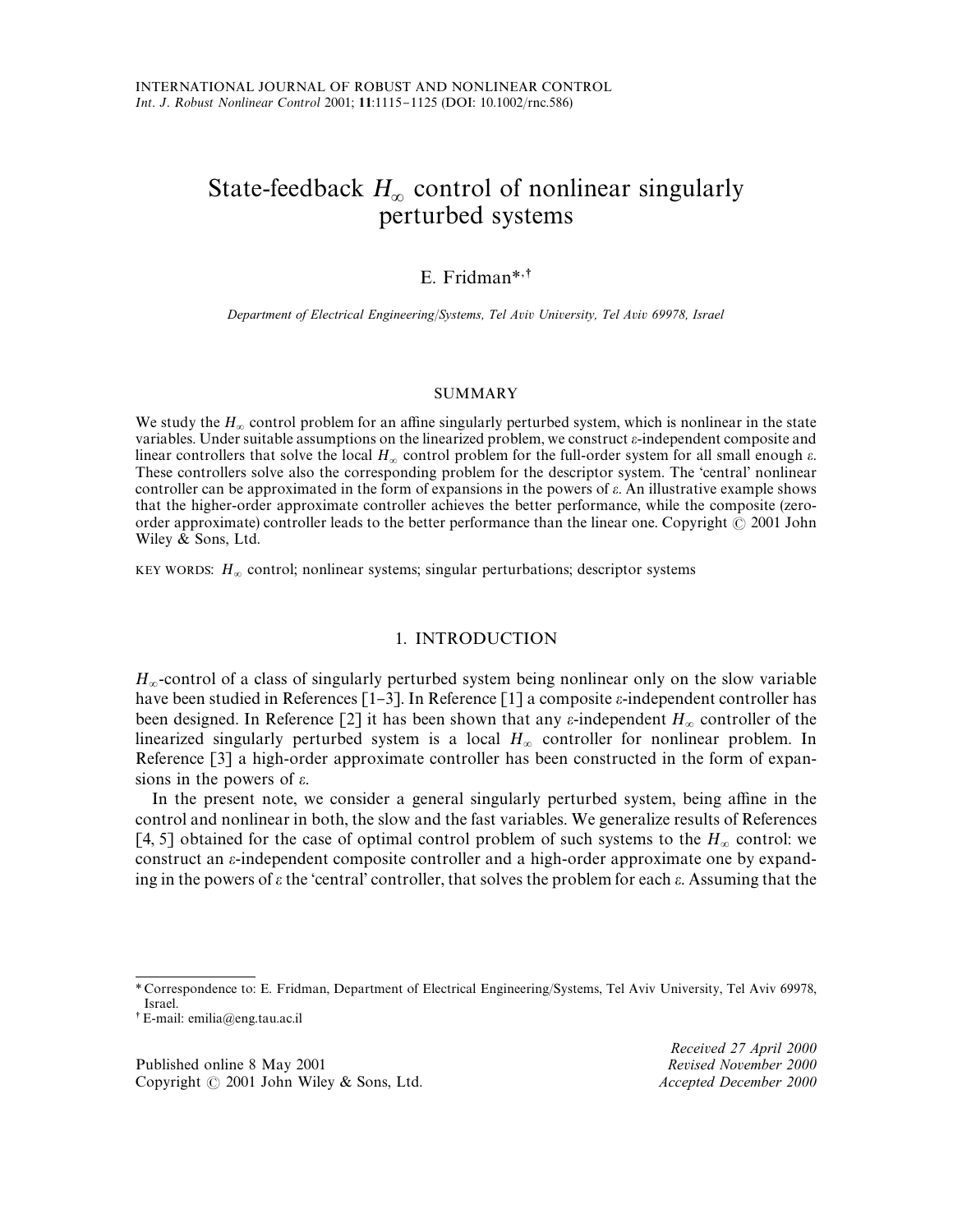# 1116 E. FRIDMAN

corresponding linearized  $H_{\infty}$  control problem is solvable we show that

- (i) the composite controller is  $O(\varepsilon)$ -close to the 'central' one and solves the local  $H_{\infty}$  control problem for the singularly perturbed system for all small enough  $\varepsilon > 0$ ;
- (ii) the composite controller solves the local  $H_{\infty}$  control problem for the corresponding descriptor system;
- (iii) the truncated expansion approximates the 'central' controller and solves the local  $H_{\infty}$  control problem.

Proofs of the theorems are given in the appendix.

# 2. PROBLEM FORMULATION

Consider the system

$$
\dot{x}_1 = F_1(x_1, x_2) + B_1(x_1, x_2)u + D_1(x_1, x_2)w
$$
\n(1a)

$$
\varepsilon \dot{x}_2 = F_2(x_1, x_2) + B_2(x_1, x_2)u + D_2(x_1, x_2)w
$$
 (1b)

$$
z = \text{col}\left\{k(x_1, x_2), u\right\} \tag{1c}
$$

where  $x_1(t) \in \mathbb{R}^{n_1}$  and  $x_2(t) \in \mathbb{R}^{n_2}$  are the state vectors,  $x = \text{col}\{x_1, x_2\}$ ,  $u(t) \in \mathbb{R}^m$  is the control input,  $w \in \mathbb{R}^q$  is the disturbance and  $z \in \mathbb{R}^s$  is the output to be controlled. The functions  $F_i$ ,  $B_i$ ,  $D_i$  and *k* are differentiable with respect to *x* a sufficient number of times. We assume also that  $F_i(0, 0) = 0$  and  $k(0, 0) = 0$ .

Unlike Reference [1] we consider a non-standard singularly perturbed problem in the sense that we do not require the solvability with respect to  $x_2$  of the algebraic equation

$$
F_2(x_1, x_2) + B_2(x_1, x_2)u + D_2(x_1, x_2)w = 0
$$

For more information on non-standard singularly perturbed system we refer to Reference [5] and example therein, where the above algebraic equation has the form  $x_1 + u = 0$ .

Denote by  $|\cdot|$  the Euclidean norm of a vector. Let  $\gamma$  be a fixed positive constant. Then, the nonlinear  $H_{\infty}$  control problem (for performance level  $\gamma$ ) is to find a nonlinear state-feedback

$$
u = \beta(x), \quad \beta(0) = 0 \tag{2}
$$

such that the closed-loop system of (1) and (2) has a  $L_2$ -gain less than or equal to  $\gamma$  (see Reference [6]). It means that the following inequality holds:

$$
\int_0^{\tau} |z(t)|^2 dt \leq \gamma^2 \int_0^{\tau} |w(t)|^2 dt
$$
 (3)

for all  $w \in L_2[0, \tau]$  and all  $\tau \ge 0$ , where *z* denotes the response of the closed-loop system of (1) and (2) for  $w \in L_2[0, \tau]$  and the initial condition  $x(0) = 0$  (see References [6, 7]). The  $H_\infty$  control problem is solvable on  $\Omega \subset \mathbb{R}^{n_1} \times \mathbb{R}^{n_2}$  containing 0 as an interior point if (3) holds for every  $\tau \ge 0$ and for every  $w \in L_2[0, \tau]$  for which the state trajectory of the closed-loop system (1) and (2) starting from 0 remains in  $\Omega$  for all  $t \in [0, \tau]$ .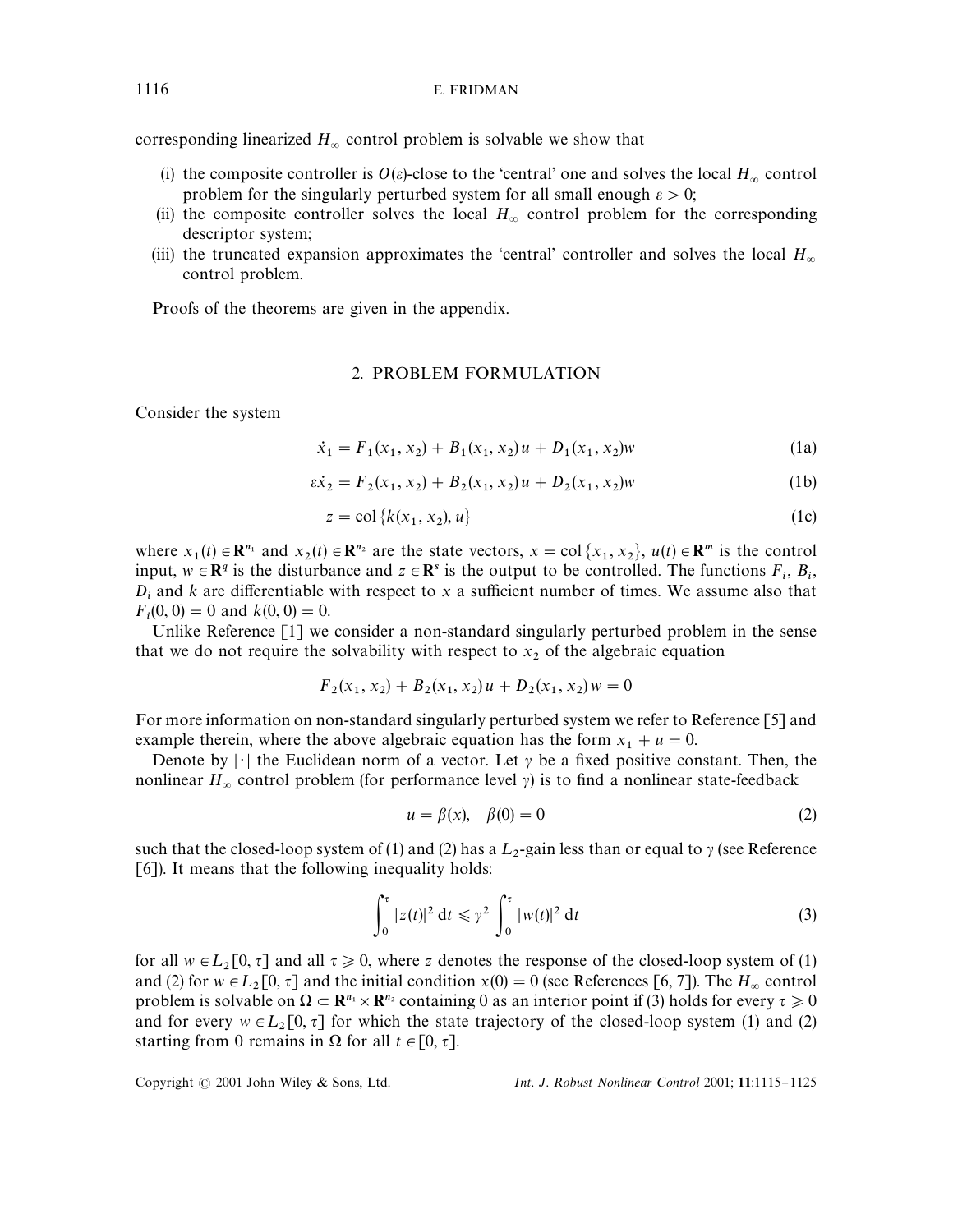Consider the Hamiltonian function

$$
\mathcal{H}(x_1, x_2, p_1, p_2) = p'_1 F_1(x_1, x_2) + p'_2 F_2(x_1, x_2)
$$
  

$$
-\frac{1}{2} (p'_1 p'_2) \begin{pmatrix} S_{11}(x) & S_{12}(x) \\ S_{21}(x) & S_{22}(x) \end{pmatrix} {p_1 \choose p_2} + \frac{1}{2} k'(x_1, x_2) k(x_1, x_2)
$$
(4)

where prime denotes the transposition of a matrix,  $p_1$  and  $\epsilon p_2$  play the role of the co-state variables and  $S_{ij} = B_i B'_j - 1/\gamma^2 D_i D'_j$ . The corresponding Hamiltonian system has the form

$$
\dot{x}_1 = f_1(x_1, p_1, x_2, p_2) \tag{5a}
$$

$$
\dot{p}_1 = f_2(x_1, p_1, x_2, p_2) \tag{5b}
$$

$$
\varepsilon \dot{x}_2 = f_3(x_1, p_1, x_2, p_2) \tag{5c}
$$

$$
\varepsilon \dot{p}_2 = f_4(x_1, p_1, x_2, p_2) \tag{5d}
$$

where  $f_1 = (\partial \mathcal{H}/\partial p_1)'$ ,  $f_2 = -(\partial \mathcal{H}/\partial x_1)'$ ,  $f_3 = (\partial \mathcal{H}/\partial p_2)'$ ,  $f_4 = -(\partial \mathcal{H}/\partial x_2)'$ .

For each  $\varepsilon > 0$  the problem is solvable on  $\Omega \subset \mathbb{R}^{n_1} \times \mathbb{R}^{n_2}$  if there exists a  $C^2$  non-negative solution  $V: \Omega \to \mathbf{R}$  to the Hamilton–Jacobi (HJ) partial differential equation

$$
V_{x_1}F_1(x_1, x_2) + \varepsilon^{-1} V_{x_2}F_2(x_1, x_2)
$$
  
 
$$
- \frac{1}{2} (V_{x_1} \varepsilon^{-1} V_{x_2}) \begin{pmatrix} S_{11}(x) & S_{12}(x) \\ S_{21}(x) & S_{22}(x) \end{pmatrix} \begin{pmatrix} V'_{x_1} \\ \varepsilon^{-1} V'_{x_2} \end{pmatrix} + \frac{1}{2} k'(x_1, x_2) k(x_1, x_2), \quad V(0) = 0 \quad (6)
$$

with the property that the system

$$
\dot{x}_1 = f_1(x_1, V'_{x_1}, x_2, \varepsilon^{-1} V'_{x_2}), \quad \varepsilon \dot{x}_2 = f_3(x_1, V'_{x_1}, x_2, \varepsilon^{-1} V'_{x_2}) \tag{7}
$$

is asymptotically stable (see References [6, 7]), where  $V_x = (V_{x_1}, V_{x_2})$  denotes the Jacobian matrix of V. The latter is equivalent to the existence of the invariant manifold of (5)  $p_1 = V'_{x_1}$  $p_2 = \varepsilon^{-1} V'_{x_2}$ , with asymptotically stable flow, such that  $V \ge 0$ ,  $V(0) = 0$  (that implies  $V_x(0) = 0$ ). The controller that solves the problem is then given by

$$
u = -[B'_1, \varepsilon^{-1} B'_2] V'_x \tag{8}
$$

Similarly to the linear case, the latter will be denoted as the 'central' controller.

Note that the 'central' controller of (8) is found by solving high-order  $\varepsilon$ -dependent HJ partial differential equation (6). We shall construct  $H_{\infty}$  controllers by solving the simplified  $\varepsilon$ -independent reduced-order partial differential and algebraic equations.

# 3. MAIN RESULTS

#### *3.1. H composite controller*

Composite controller will be constructed similar to the one in the optimal control case (see Reference [5]). Consider the linearization of (1) at  $x = 0$ :

$$
\dot{x}_1 = A_{11}x_1 + A_{12}x_2 + B_{10}u + D_{10}w, \quad \varepsilon \dot{x}_2 = A_{21}x_1 + A_{22}x_2 + B_{20}u + D_{20}w
$$
  
\n
$$
z = \text{col}\left\{C_1x_1 + C_2x_2, u\right\}
$$
 (9)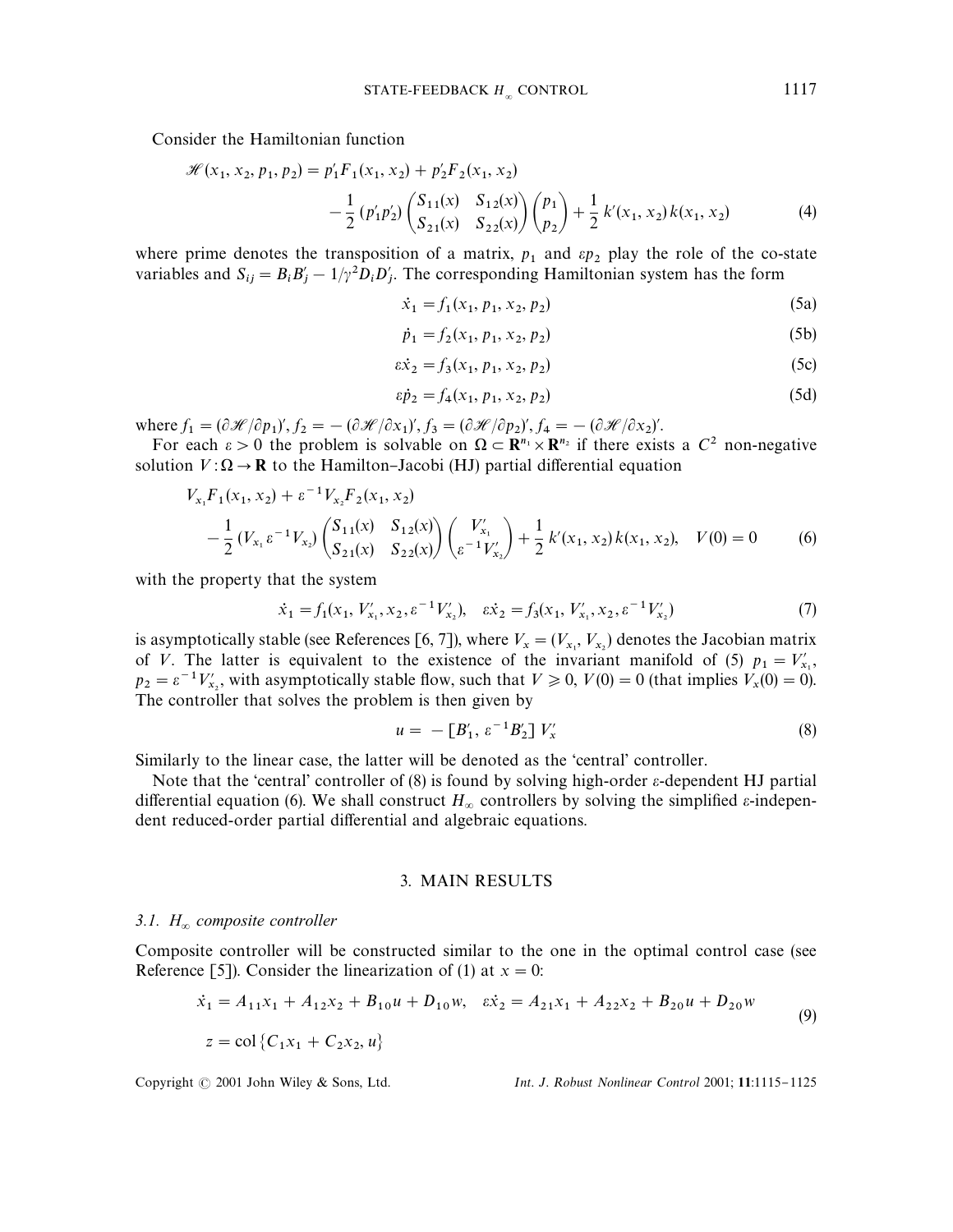where  $A_{ij} = (\partial f_i / \partial x_j)$  (0, 0),  $B_{i0} = B_i (0, 0)$ ,  $D_{i0} = D_i (0, 0)$ ,  $C_i = (\partial k / \partial x_i) (0, 0)$ ,  $i = 1, 2$ ;  $j = 1, 2$ . Hamiltonian system that corresponds to (9) can be written in the form

$$
\begin{bmatrix} \dot{x}_1 \\ \dot{p}_1 \\ \dot{x}_2 \\ \dot{p}_2 \end{bmatrix} = \text{Ham} \begin{bmatrix} x_1 \\ p_1 \\ x_2 \\ p_2 \end{bmatrix}
$$
 (10a)

$$
\text{Ham} = \begin{bmatrix} T_{11} & T_{12} \\ \varepsilon^{-1} T_{21} & \varepsilon^{-1} T_{22} \end{bmatrix} \tag{10b}
$$

$$
T_{ij} = \begin{bmatrix} A_{ij} & -S_{ij}(0) \\ -C'_iC_j & -A'_{ji} \end{bmatrix}
$$
 (10c)

To guarantee that for all small  $\varepsilon$  this linear  $H_{\infty}$  control problem is solvable we assume:

*A1*

For a given  $\gamma$  a fast Riccati equation

$$
A'_{22}X_f + X_f A_{22} + C'_2 C_2 - X_f S_{22}(0) X_f = 0
$$
\n(11)

has a solution  $X_f = X'_f \ge 0$ , such that the matrix  $\Lambda_f = A_{22} - S_{22}X_f$  is Hurwitz. *A2*

For a given  $\gamma$  a slow Riccati equation

$$
X_0 A_0 + A'_0 X_0 - X_0 S_0 X_0 + Q_0 = 0
$$
\n(12)

where

$$
\begin{bmatrix} A_0 & -S_0 \ -Q_0 & -A'_0 \end{bmatrix} = T_{11} - T_{12} T_{22}^{-1} T_{21}
$$
 (13)

has a solution  $X_0 = X'_0 \ge 0$  such that the matrix  $\Lambda_s = A_0 - S_0 X_0$  in Hurwitz.

Note that under assumptions of stabilizability-detectability and absence of invariant zeros on the imaginary axis of Reference  $\lceil 8 \rceil$  assumptions A1 and A2 are necessary and sufficient for solvability of the linear  $H_{\infty}$  control problem for all small enough  $\varepsilon$ . It is known (see Reference [8]) that under A1 and A2 for all small enough  $\varepsilon$  the linear controller

$$
u_{l} = -B'_{10}X_{0}x_{1} - B'_{20}(X_{c}x_{1} + X_{f}x_{2}), \quad X_{c} = [X_{f}, -I]T_{22}^{-1}T_{21} \begin{bmatrix} I \\ X_{0} \end{bmatrix}
$$
(14)

solves the linear  $H_{\infty}$  control problem. Therefore, for each small  $\varepsilon$ , the  $H_{\infty}$  control problem is solvable on a small enough neighbourhood of  $\mathbb{R}^{n_1} \times \mathbb{R}^{n_2}$  containing 0 (see Reference [6]). We shall show that there exists an  $\varepsilon$ -independent neighbourhood that is appropriate for all small enough  $\varepsilon$ .

Under A1 the Hamiltonian matrix  $T_{22}$  has  $n_2$  eigenvalues with negative real parts and  $n_2$  with positive ones. Under A1 and A2 the Hamiltonian matrix  $T_0 = T_{11} - T_{12}T_{22}^{-1}T_{21}$ , has *n* positive ones. Once AT and A2 the Hammonian matrix  $T_0 = T_{11} = T_{12}T_{22}T_{21}$ , has  $n_1$  eigenvalues with negative real parts and  $n_1$  with positive ones. Then by implicit function theorem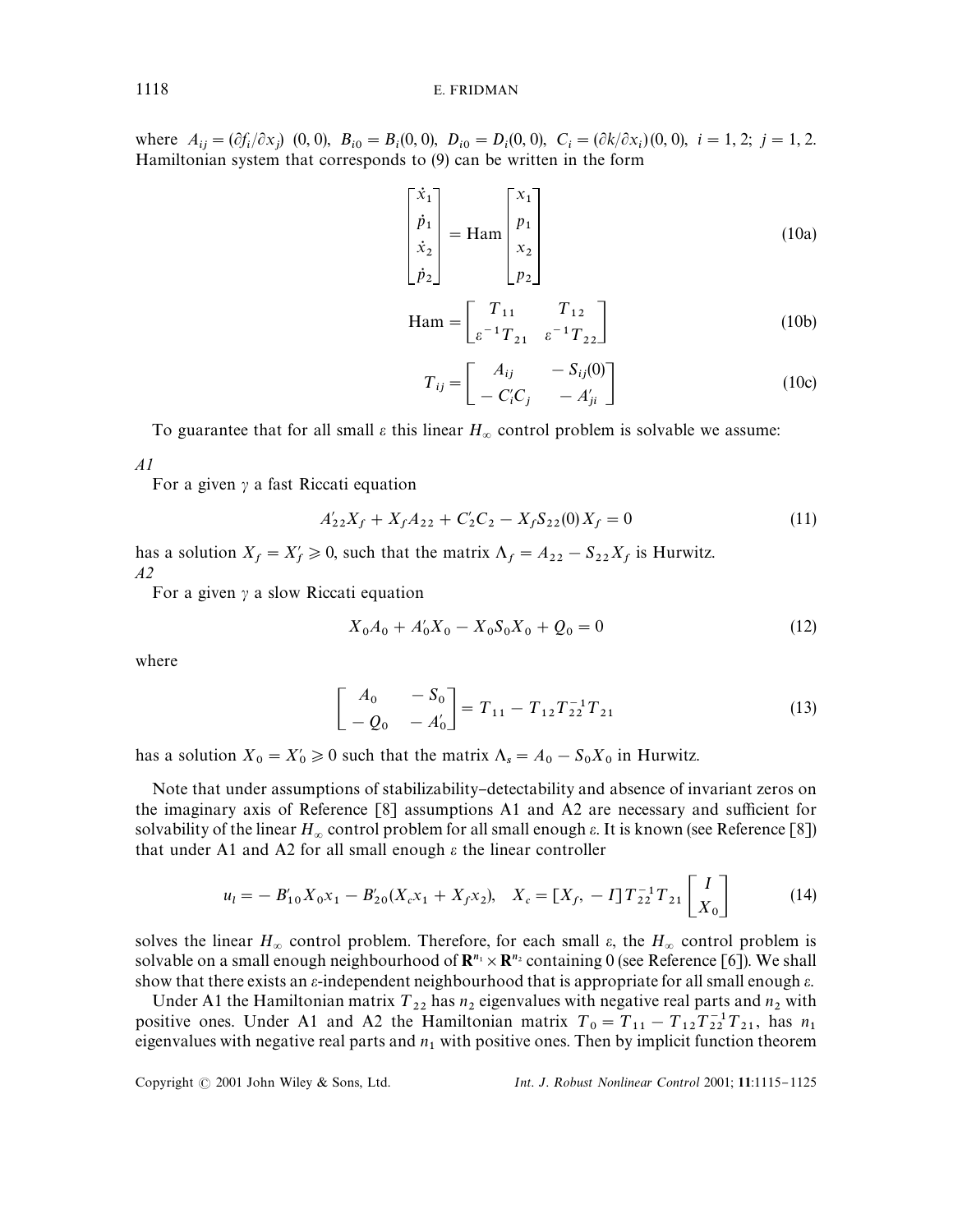in a small enough neighbourhood of  $\mathbb{R}^{n_2} \times \mathbb{R}^{n_2}$  containing 0 the system of equations

$$
f_3(x_1, p_1, x_2, p_2) = 0, \quad f_4(x_1, p_1, x_2, p_2) = 0
$$

has an isolated solution

$$
x_2 = \phi(x_1, p_1), \quad p_2 = \psi(x_1, p_1) \tag{15}
$$

Consider the *reduced* Hamiltonian system

$$
\dot{x}_1 = f_1(x_1, p_1, \phi(x_1, p_1), \psi(x_1, p_1))
$$
\n(16a)

$$
\dot{p}_1 = f_2(x_1, p_1, \phi(x_1, p_1), \psi(x_1, p_1))
$$
\n(16b)

This system results after substituting (15) into (5a) and (5b). From A2 and the theory of nonlinear differential equations (see e.g. Reference  $[9]$ ) it follows that this system has a stable manifold

$$
p_1 = N_0(x_1), \quad N_0(x_1) = X_0x_1 + O(|x_1|^2) \tag{17}
$$

with asymptotically stable flow

$$
\dot{x}_1 = f_1(x_1, N_0(x_1), \phi(x_1, N_0(x_1), \psi(x_1, N_0(x_1)))
$$
\n(18)

for  $x_1$  from small enough neighbourhood of 0. Function  $N_0 = N_0(x_1)$  satisfies the *slow*  $\varepsilon$ independent partial differential equation (PDE)

$$
\frac{\partial N_0}{\partial x_1} f_1(x_1, N_0, \phi(x_1, N_0), \psi(x_1, N_0)) = f_2(x_1, N_0, \phi(x_1, N_0), \psi(x_1, N_0))
$$
\n(19)

Approximate solution of the slow PDE may be obtained by the power-series method as given in Reference [10] (see also Reference [6] and references therein). Due to this method  $N_0$  can be approximately found in the form of expansion in the powers of *<sup>x</sup>* :

$$
N_0(x_1) = X_0 x_1 + N^{(2)}(x_1) + N^{(3)}(x_1) + \cdots
$$
\n(20)

with  $N^{(i)}$  denoting the *i*th-order terms of  $N_0(x_1)$ . Substitution of (20) into (19) and equating of with  $N^{\alpha}$  denoting the *t*th-order terms of  $N_0(x_1)$ . Substitution of (20) filto (19) and equating or terms of the same order lead to algebraic equations with respect to  $N^{(i)}$ . From the latter equations  $N^{(i)}$  can be computed inductively via  $X_0, \ldots, N^{(i-1)}$ .

For each  $x_1$  such that (17) exists consider the 'fast' system

$$
\dot{x}_2 = \bar{f}_3(x_1, x_2, p_2), \quad \dot{p}_2 = \bar{f}_4(x_1, x_2, p_2)
$$
\n(21)

where

$$
\bar{f}_i = f_i(x_1, N_0, x_2 + \phi(x_1, N_0), p_2 + \psi(x_1, N_0)), \quad i = 3, 4
$$

For each  $x_i$  (21) has a stable manifold  $p_2 = M_0(x_1, x_2)$  with asymptotically stable flow

$$
\dot{x}_2 = \bar{f}_3(x_1, x_2, M_0(x_1, x_2))
$$

where  $x_1$  and  $x_2$  from small enough neighbourhood  $\Omega$  of  $\mathbb{R}^{n_1} \times \mathbb{R}^{n_2}$  containing 0. Function

$$
M_0 = M_0(x_1, x_2) = X_f x_2 + O((|x_1| + |x_2|)|x_2|)
$$
\n(22)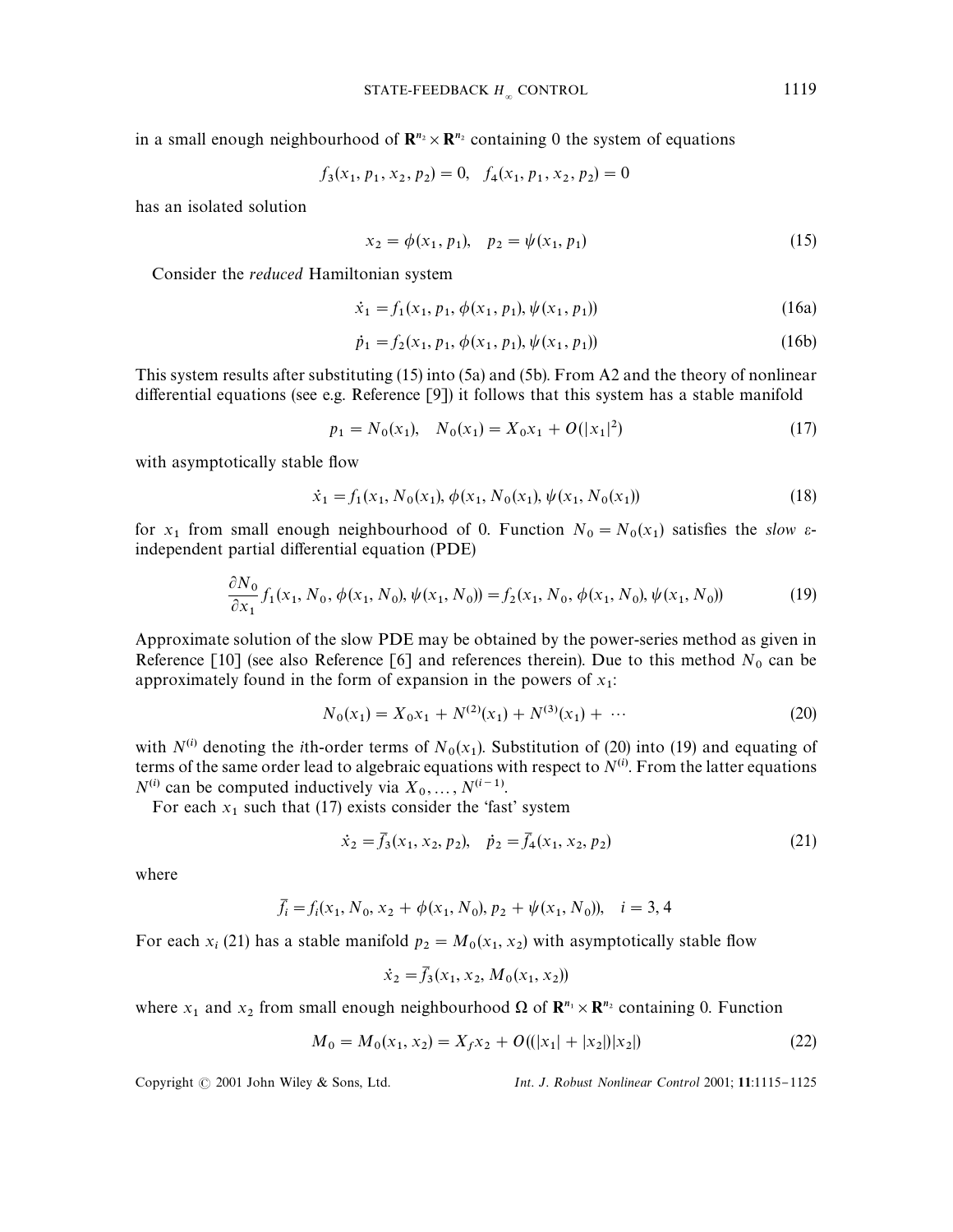satisfies the *fast*  $\varepsilon$ -independent PDE

$$
\frac{\partial M_0}{\partial x_2} \bar{f}_3(x_1, x_2, M_0) = \bar{f}_4(x_1, x_2, M_0)
$$
\n(23)

Similarly to  $N_0$ , function  $M_0$  can be found in the form of expansion in the powers of  $x_2$ :

$$
M_0(x_1, x_2) = X_f x_2 + M^{(2)}(x_1, x_2) + M^{(3)}(x_1, x_2) + \cdots
$$

with  $M^{(i)}(x_1, x_2)$  denoting the *i*th-order terms with respect to  $x_2$  and depending on the parameter  $x_1$ .

Define the *composite* controller as follows:

$$
u_0(x) = -B'_1 N_0(x_1) - B'_2 [\psi(x_1, N_0(x_1)) + M_0 [x_1, x_2 - \phi(x_1, N_0(x_1))]
$$
(24)

From  $(14)$ ,  $(17)$  and  $(22)$  it follows that

$$
u_0 = u_1 + O(|x_1|^2 + |x_2|^2)
$$
 (25)

Both  $\varepsilon$ -independent controllers, the composite (24) and the linear (14), solve  $H_{\infty}$  control problem on some neighbourhood for all small enough  $\varepsilon$ :

#### *Theorem 3.1*

Under A1 and A2 there exist  $m_1 > 0$ ,  $m_2 > 0$  and  $\varepsilon_0 > 0$  such that for all  $\varepsilon \in (0, \varepsilon_0]$  the following holds:

(i) There exists a  $C^2$  function  $V: \Omega_{m_1} \times \Omega_{m_2} \to [0, \infty)$ , satisfying the HJ equation (6). The solution to HJ equation and the 'central' controller have the following approximations:

$$
V(x_1, x_2) = V_0(x_1) + O(\varepsilon), \quad u(x) = u_0(x) + O(\varepsilon)
$$
\n(26)

where  $u_0$  is given by (24) and  $\frac{\partial V_0}{\partial x_1} = N'_0(x_1)$ .

- (ii)  $H_{\infty}$  control problem is solvable on  $\Omega_{m_1} \times \Omega_{m_2}$  by the composite controller of (24).
- (iii)  $H_{\infty}$  control problem is solvable on  $\Omega_{m_1} \times \Omega_{m_2}$  by the linear controller of (14).

*Remark 3.1*

Example in Reference [3] and the one below show that the composite controller leads to the better performance than the linear controller.

#### *3.2. H control of nonlinear descriptor system*

In this subsection, we show that similarly to the linear case (see Reference [8]), the composite controller solves  $H_{\infty}$  control problem for the corresponding descriptor system

$$
E\dot{x} = F(x) + B(x)u + D(x)w, \quad z = \text{col}\{k(x), u\}
$$
 (27)

where  $k(x) = k(x_1, x_2)$  and

$$
E = \begin{bmatrix} I_{n_1} & 0 \\ 0 & 0 \end{bmatrix}, \quad F = \begin{bmatrix} F_1(x_1, x_2) \\ F_2(x_1, x_2) \end{bmatrix}, \quad B = \begin{bmatrix} B_1(x_1, x_2) \\ B_2(x_1, x_2) \end{bmatrix}, \quad D = \begin{bmatrix} D_1(x_1, x_2) \\ D_2(x_1, x_2) \end{bmatrix}
$$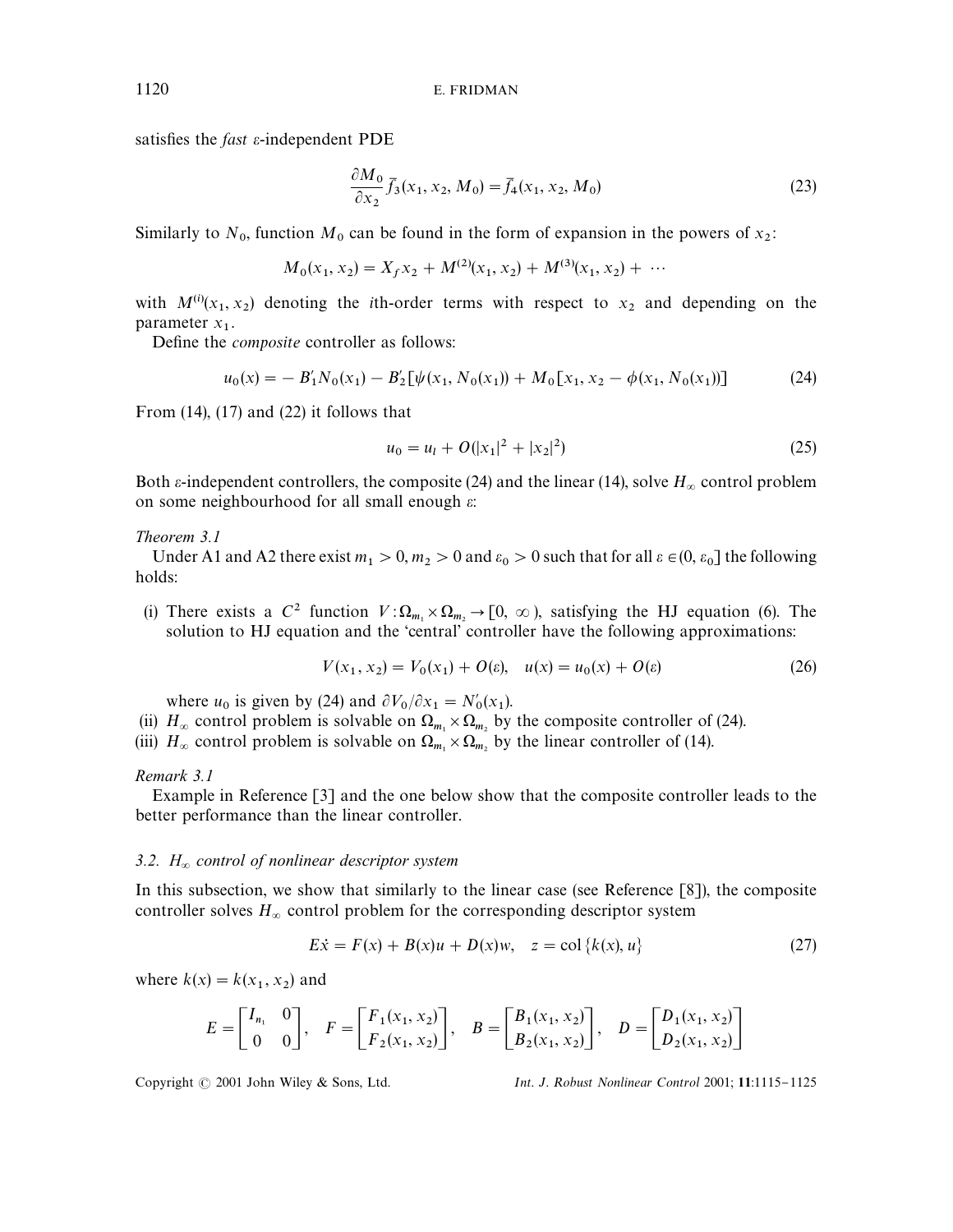Unlike the non-descriptor case, the initial condition for  $(27)$  is defined only for the slow variable  $x_1$ . We restrict ourselves to *admissible* controllers of form (8) which guarantee a unique solution to the closed-loop system (27) and (8) for any small enough initial condition *Ex*(0) and for any square integrable function  $w(\cdot)$  from small enough neighbourhood of 0 in  $R^q$ . An admissible controller solves local  $H_{\infty}$  control problem for (27) on  $\Omega \subset R^{n_1} \times R^{n_2}$  containing 0 as an interior point if (3) holds for every  $\tau \ge 0$  and for every square integrable  $w \in L_2[0, \tau]$  for which the state trajectory of the closed-loop system (27) and (8) starting from  $Ex(0) = 0$  is uniquely defined and remains in  $\Omega$  for all  $t \in [0, \tau]$ .

*Theorem 3.2*

Under A1 and A2 the following holds:

(i) Let there exists a twice continuously differentiable function  $V_d : \Omega_{m_1} \times \{0\} \to R$  such that  $V_d(EX) \geq 0,$ 

$$
\frac{\partial V_d(Ex)}{\partial x} = W(x)E\tag{28}
$$

$$
2W(x)F(x) - W(x)S(x)W'(x) + k'(x)k(x) = 0, \quad S = BB' - \gamma^{-2}DD'
$$
 (29)

with the property that  $\tilde{f}_{x_2}(0)$  and  $\tilde{F}_{x_2}(0)$  are non-singular, where  $\tilde{f} = F_2 - B_2 B_2' W'$ ,  $\tilde{F} = F_2 - SW'$ , and that the systems

$$
E\dot{x} = F(x) - B(x)B'(x)W'(x), \quad E\dot{x} = F(x) - S(x)W'(x)
$$
\n(30)

are asymptotically stable. Then the controller

$$
u_d(x) = - B'(x)W'(x)
$$
\n(31)

solves the local  $H_{\infty}$  control problem for the descriptor system (27).

- (ii) The composite controller (24) solves the local  $H_{\infty}$  control problem for (27).
- (iii) The linear controller (9) solves the local  $H_{\infty}$  control problem for (27).

*3.3. High-order approximate controller*

An asymptotic approximation to the controller (8)

$$
u(x) = u_q(x) + O(\varepsilon^{q+1}), \quad u_q(x) = \sum_{i=0}^q \varepsilon^i u^{(i)}(x) \tag{32}
$$

can be found similarly to Reference  $[4]$  by expanding the invariant manifolds into the powers of  $\varepsilon$ . The controller  $u_q$  solves local  $H_\infty$  control problem:

*Theorem 3.3*

Given  $\gamma > 0$ , under A1 and A2 there exist  $m_1, m_2, \varepsilon_1$  such that for all  $\varepsilon \in (0, \varepsilon_1]$  the following holds on  $\Omega_{m_1} \times \Omega_{m_2}$ :

- (i) The 'central' controller exists and can be approximated by  $(32)$ , where all functions are continuously differentiable in  $x$  and approximation is uniform on  $x$  and  $\varepsilon$ .
- (ii)  $H_{\infty}$  control problem is solvable on  $\Omega_{m_1} \times \Omega_{m_2}$  by the controller  $u_q$ .

Examples in Reference [3] and the one below show that the higher-order terms in (32) lead to improved performance.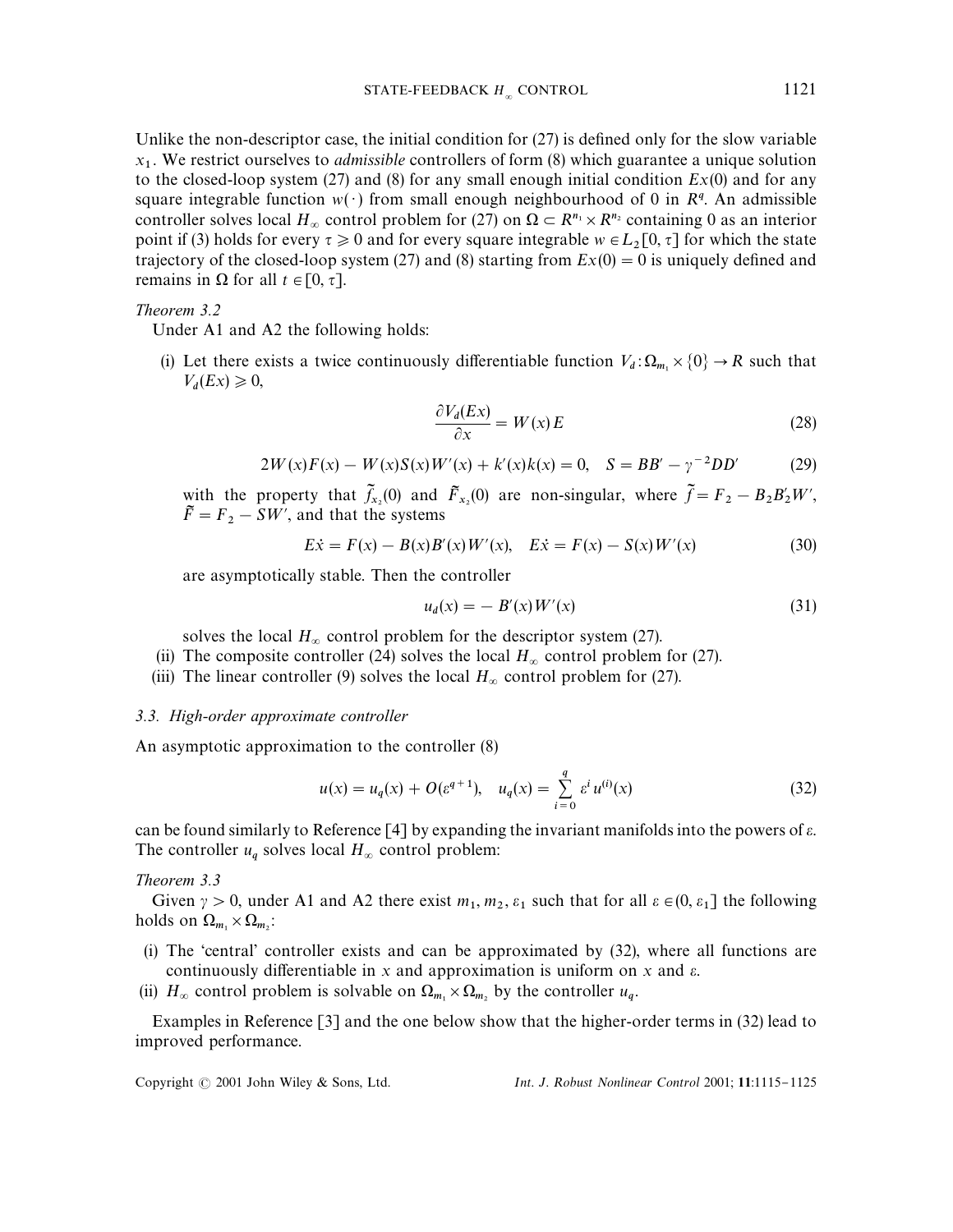# *3.4. Example*

Consider the systems

$$
\dot{x}_1 = -\tan x_2 + 2u + w, \quad \dot{\varepsilon}\dot{x}_2 = \tan x_2 - u, \quad z = (x_1 \, u)'
$$
\n(33)

Here (11) has a stabilizing solution  $X_f = 2$ . We obtain the following Hamiltonian function:

$$
\mathcal{H} = -p_1 \tan x_2 + p_2 \tan x_2 + 1/2(1/\gamma^2 - 4)p_1^2 + 2p_1p_2 - 1/2p_2^2 + 1/2x_1^2
$$

and the corresponding Hamiltonian system

$$
\dot{x}_1 = -\tan x_2 + (1/\gamma^2 - 4)p_1 + 2p_2, \quad \dot{p}_1 = -x_1
$$
  

$$
\varepsilon \dot{x}_2 = \tan x_2 + 2p_1 - p_2, \quad \varepsilon \dot{p}_2 = \cos^{-2} x_2(p_1 - p_2)
$$

We find

$$
\phi = -\arctan p_1, \quad \psi = p_1, \quad N_0 = Kx_1, \quad M_0 = 2\tan[x_2 - \arctan(Kx_1)] + 2Kx_1
$$

where  $K = (1 - 1/\gamma^2)^{-0.5}$ , and A2 is satisfied for  $\gamma > 1$ . The linear (14) and the composite (24) controllers have the following form:

$$
u_1 = Kx_1 + 2x_2, \quad u_0 = Kx_1 + 2 \tan x_2 \tag{34}
$$

By algorithm of Reference  $[4]$  we find the first-order approximate controller  $u_1$ :

$$
u_1 = u_0 + 3\varepsilon K(x_2 + \arctan(Kx_1)) + \frac{\varepsilon x_1}{1 + K^2 x_1^2} - 4\varepsilon \frac{x_1 \sec^2 x_2}{(1 + K^2 x_1^2)^2} + \varepsilon l, \quad l = O(|x_2 + \arctan(Kx_1)|^2)
$$

We made some simulations of the behaviour of (33) under  $u_1$ ,  $u_0$  and  $u_1$  (with  $l = 0$ ) and constant and sinusoidal disturbance functions. Choosing  $\gamma = 1.1 > 1$  we found  $K = 2.4004$ . Thus, for  $w(t) = 0.5 \sin 3t$  the values of the functional cost

$$
J = \int_0^t \left[ x_1^2(s) + u^2(s) - \gamma^2 w^2(s) \right] ds
$$

under all these controllers are negative for the following values of  $\epsilon < 0.08$ :  $\epsilon = 0.07, 0.001$  and 0. Therefore, under this particular disturbance input all the controllers achieve the performance bound of  $\gamma = 1.1$ .

We include in Figure 1 plots of the functional cost for  $w(t) = 0.5 \sin 3t$ ,  $\varepsilon = 0.08$  and  $\varepsilon = 0.09$ , where  $\therefore$  is the plot under  $u = u_1$ ,  $\therefore$  is the plot under  $u = u_0$  and  $\therefore$  is the plot under  $u = u_1$ . For  $\varepsilon = 0.08$  functional costs under  $u_0$  and  $u_1$  are negative, while for  $u_l$  it becomes positive for  $t > 15$ . Hence, under this particular disturbance input the composite and the first-order controllers achieve the performance bound of  $\gamma = 1.1$ , whereas, the linear controller does not achieve this bound. For  $\varepsilon = 0.9$  only the first-order controller  $u_1$  leads to negative values of cost and, hence achieves the performance bound  $\gamma = 1.1$ . Therefore, the linear controller (14) is robust for  $0 \le \varepsilon \le 0.07$ , the composite controller (34) is robust for  $0 \le \varepsilon \le 0.08$  in the sense that they achieve  $\gamma = 1.1$  for  $w = 0.5 \sin 3t$ . For  $\varepsilon = 0.09$  only  $u_1$  achieves  $\gamma = 1.1$  for  $w = 0.5 \sin 3t$ . Thus the  $O(\varepsilon^2)$ -approximation to the 'central' controller (8) achieves the better performance bound than its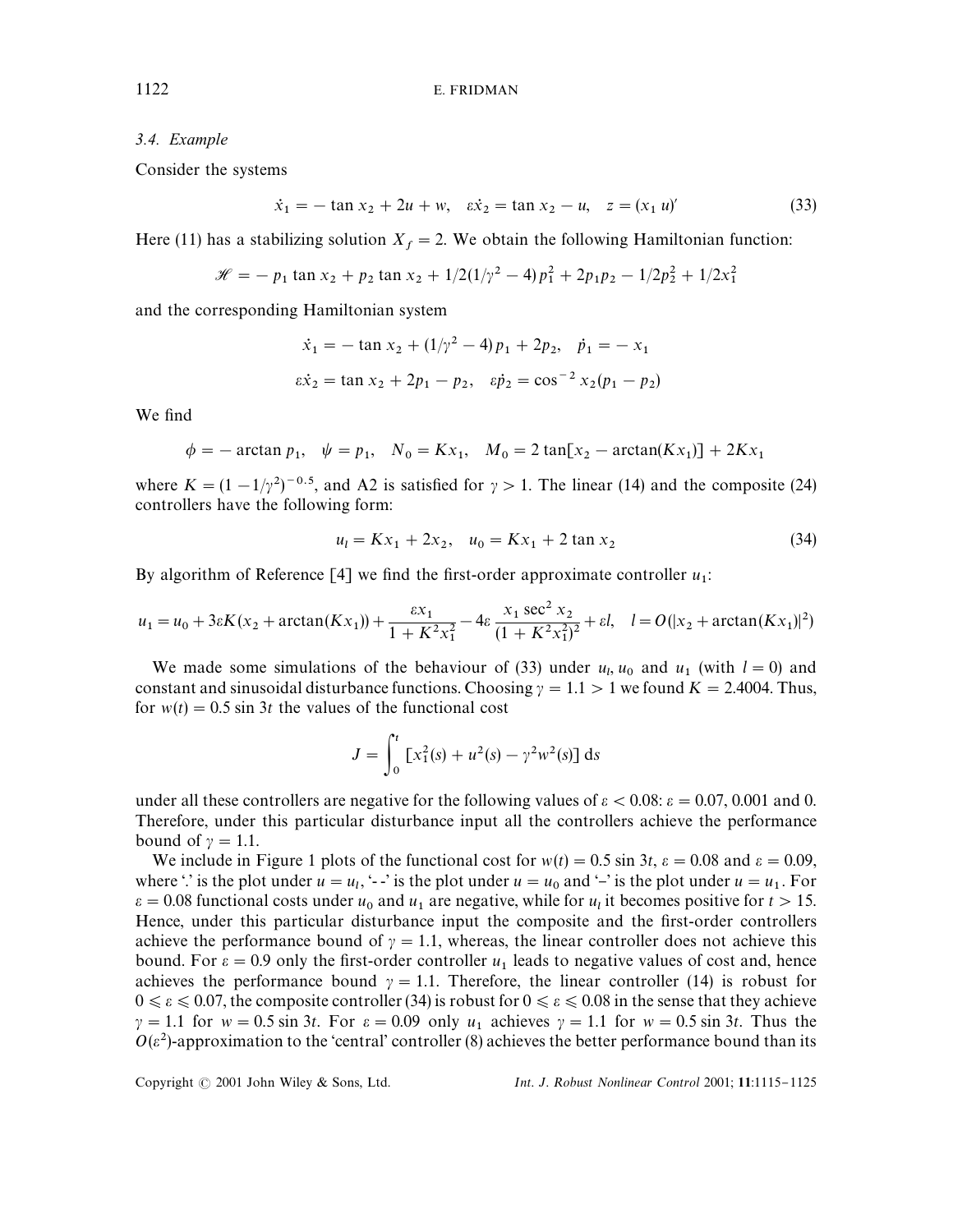

 $O(\varepsilon)$ -approximation, whereas, the composite controller leads to the better performance than the linear one.

#### 4. CONCLUSIONS

We have designed robust  $\varepsilon$ -independent  $H_{\infty}$  controllers for singularly perturbed systems that are nonlinear in both, the slow and the fast state variables. We have shown that these controllers achieve  $\gamma$  performance for all small enough  $\varepsilon$ . Moreover, they solve a local  $H_{\infty}$ -control problem for the corresponding descriptor system. We have shown that a higher-order accuracy controller improves the performance.

## APPENDIX

*Proof of Theorem 3.1.* (i) The existence of  $C^2$  solution to (6) and (26) follows from Reference [4]. We shall show that  $V \ge 0$  by proving that the closed-loop system of (1) and (8) with  $w = 0$  is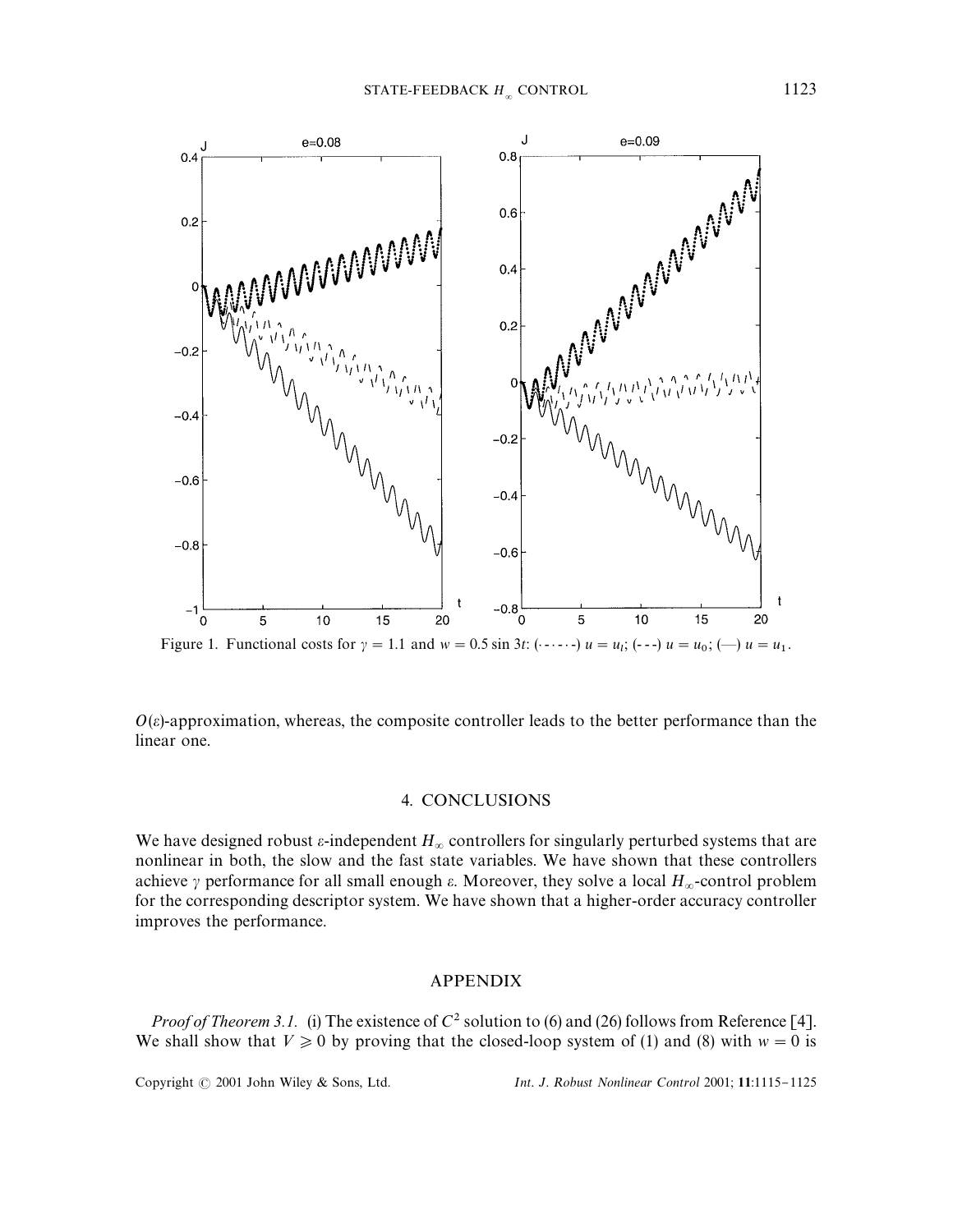asymptotically stable (see References [6, 7]). To prove the latter consider linearization of the closed-loop system in the 0:

$$
\begin{bmatrix} \dot{x}_1 \\ \dot{x}_2 \end{bmatrix} = \begin{bmatrix} \tilde{A}_{11} & \tilde{A}_{22} \\ \varepsilon^{-1} \tilde{A}_{21} & \varepsilon^{-1} \tilde{A}_{22} \end{bmatrix} \begin{bmatrix} x_1 \\ x_2 \end{bmatrix} = \begin{bmatrix} A_{11} & A_{22} \\ \varepsilon^{-1} A_{21} & \varepsilon^{-1} A_{22} \end{bmatrix} \begin{bmatrix} x_1 \\ x_2 \end{bmatrix} + \begin{bmatrix} B_{10} \\ \varepsilon^{-1} B_{20} \end{bmatrix} u_l \tag{A1}
$$

Under A1 and A2 the fast matrix  $\tilde{A}_{22}$  and the reduced one  $\tilde{A}_{11} - \tilde{A}_{12} \tilde{A}_{22}^{-1} \tilde{A}_{21}$  are Hurwitz (see proof of Lemma 3.4 from Reference [11]). The system of (1) and (8) with  $w = 0$  is then asymptotically stable since its fast and reduced systems are stable (see e.g. Reference [12]).

(ii) Consider the closed-loop system of (1) and (24). We have to prove that the corresponding to this system HJ equation has a non-negative stabilizing solution. Due to (ii) of this theorem we have to verify that assumptions A1 and A2 are satisfied for the corresponding linearized problem

$$
\dot{x}_1 = \tilde{A}_{11}x_1 + \tilde{A}_{12}x_2 + D_{10}w, \quad \dot{\varepsilon}\dot{x}_2 = \tilde{A}_{21}x_1 + \tilde{A}_{22}x_2 + D_{20}w, \quad z = [\tilde{C}_1 \ \tilde{C}_2]x \tag{A2}
$$

where  $\tilde{C}_1 = [C_1, B'_{10}X_0 - B'_{20}X_c], \ \tilde{C}_2 = [C_2, -B'_{20}X_f].$  Note that the latter system coincides with the closed-loop system of (9) and (14). Hamiltonian system that corresponds to (A2) has the form

$$
\begin{bmatrix} \dot{x}_1 \\ \dot{p}_1 \\ \dot{x}_2 \\ \dot{p}_2 \end{bmatrix} = \tilde{H}am \begin{bmatrix} x_1 \\ p_1 \\ x_2 \\ p_2 \end{bmatrix}
$$
 (A3)

where Ham is defined by (10) with all matrices taken with tilde and  $\tilde{S}_{ij} = -\gamma^{-2} D_i D'_j$ .

 We observe that A1 and A2 means that the fast and the reduced systems corresponding to (A3) have stable manifolds. Set  $\varepsilon = 0$  and see that substitution of  $p_1 = X_0 x_1$  and  $p_2 = X_c x_1 + X_f x_2$  $1 - A_0 \lambda_1$  and  $p_2 - A_c \lambda_1 + A_c$ have stable manifolds. Set  $\varepsilon = 0$  and see that substitution of  $p_1 = X_0x_1$  and  $p_2 = X_cx_1 + X_fx_2$ <br>leads (A3) to (10) with  $\varepsilon = 0$ . Therefore,  $p_2 = X_fx_2$  and  $p_1 = X_0x_1$  are the above-mentioned stable manifolds.

Proof of (iii) is similar to (ii).

*Proof of Theorem 3.2.* (i) Let  $x(t)$  satisfies (27) and initial condition  $Ex(0) = 0$ . Applying (28),  $(27)$  and  $(29)$  we find

$$
2\frac{dV_d(EX)}{dt} - \gamma^2 w'w + z'z = 2W(x)(f(x) + B(x)u + D(x)w) - \gamma^2 w'w + k'k + u'u
$$
  
=  $(u' + W(x)B(x))(u + B'(x)W'(x)) - \gamma^2(w' - \gamma^{-2}W'(x)D'(x))(w - \gamma^{-2}D(x)W)$  (A4)

Substituting in (A4)  $u = u_d$  and integrating the resulting inequality on *t* from 0 to  $\tau$  (for any  $\tau > 0$ ) we find

$$
2V_d(EX(\tau)) - \gamma^2 \int_0^{\tau} |w(t)|^2 dt + \int_0^{\tau} |z(t)|^2 dt \le 0
$$

that implies (3). Due to non-singularity of  $f_{x_2}(0)$  and  $\overline{F}_{x_2}(0)$  systems (30) have unique solution for small enough  $Ex(0)$  and the closed-loop system  $(27)$  and  $(31)$  has a unique solution for small enough  $Ex(0)$  and  $w(\cdot)$ . Hence, controller (31) is admissible.